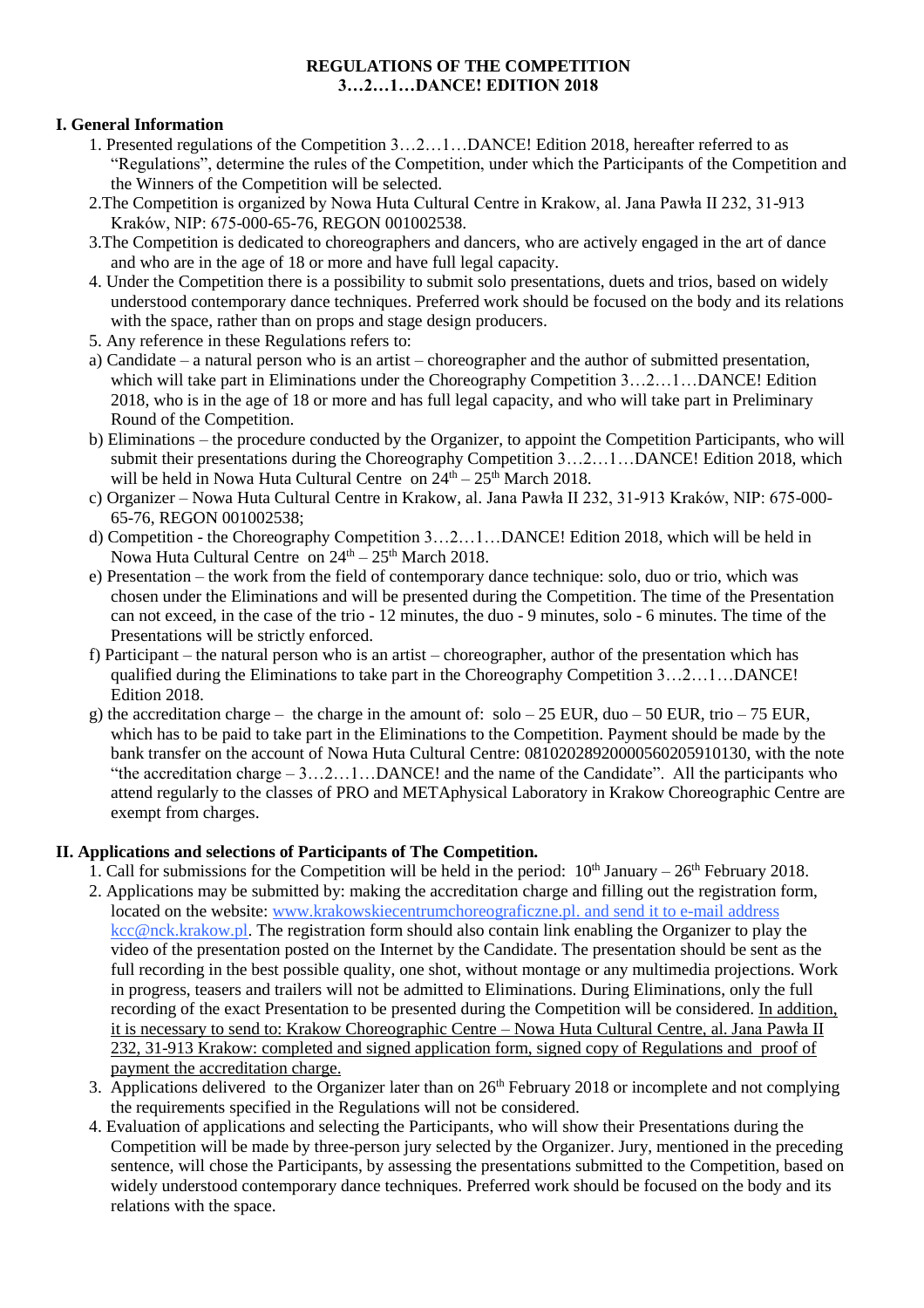5. Eliminations results will be announced on  $5<sup>th</sup>$  March 2018. Information about qualification to the Competition will be sent to the Candidate by e-mail till 9<sup>th</sup> March 2018. Each Candidate will receive the information regarding her/his qualification.

# **III. The Competition.**

- 1. Organizer reserves the exclusive right to determine the order of submission the Presentations during the Competition.
- 2. Every Participant is entitled to a short, 20-minute rehearsal in the stage space on  $23^{rd}$  or  $24^{th}$  March 2018, in accordance with the schedule agreed with the Organizer.
- 3. The Competition includes two days:  $24<sup>th</sup>$  and  $25<sup>th</sup>$  March  $2018$ . On  $24<sup>th</sup>$  March  $2018$  will take place: presentations of the Competition, the selection of the laureates and Polish-English after-competition discuss with Jury and audience participation. On 25<sup>th</sup> March 2018 will take place prize awards to the winners of the Competition and presentation of winners shows.
- 4. Presentations will be ticketed.
- 5. Presentations will be held in the studio of Krakow Choreographic Centre in Nowa Huta Cultural Centre, al. Jana Pawła II 232, in the simple conditions of the studio (white light equally covering the playing field, black ballet floor, the playing field 8 x 10 meters, 3,9 meters high with substrings on 3 meters, black curtains, no backstage and no crossing behind the horizon, entrance to the scene only on the right side, sound system). There is a possibility of using black-outs during the presentation and controlling the level of light.
- 6. Presentations qualified to take part in the Competition will be graded by three-person jury and by the director of Krakow Choreographic Centre. The assessment will be based on widely understood contemporary dance techniques. Preferred work should be focused on the body and its relations with the space. There will be awarded cash prizes (3100 euro in total). Each juror will award two prizes without consulting with the other members of jury (one in the amount of 500 euro, and the other one in the amount of 300 euro) for two selected Presentations, specifying in the certificate the particular values of the Presentation, which determines its distinction. The Organize will award the Grand Prix award in the amount of 400 euro. The director of Krakow Choreographic Centre will also award some additional material prizes (dance workshops during the Contemporary Dance Festival SPACER). There will be also another prize awarded by voting of the audience (in the amount of 300 euro). The above-mentioned amount of the awards were determined on a gross basis and will be paid after deduction of tax due.
- 7. Music used during the presentation should be delivered to the Organizer by mail in mp3 format until  $21<sup>st</sup>$ February 2018.
- 1. Organizer does not return the cost of traveling and meals and does not cover the cost of insurance of the participants qualified for the Competition.

## **IV. Personal Data.**

- 1. In order to organize and conduct the Competition, it is necessary to collect by Organizer personal data of candidates, participants and the other persons related to the presentations.
- 2.The Organizer announces that:
- a) the administrator of personal data is Organizer: Nowa Huta Cultural Centre in Krakow, al. Jana Pawła II 232, 31-913 Kraków
- b) personal data is collected in order to organize and conduct the Competition, including identifying candidates, participants and other persons connected with presentations and to conduct Eliminations and the Competition as well as to emergence the laureates.
- c) the recipient of the data is Organizer as well as persons interested in results of the Competition
- d) each of the candidates, participants and other people connected with the presentations has the right to access to her/his personal data and to correct them.
- e) each of the candidates, participants and other persons connected with presentation provides her/his personal information voluntarily.
- 3. Filling up the application form by candidate will be unequivocal to the fact that candidate voluntarily provides to Organizer:
- a) personal data, including name, surname, address, telephone number, e-mail address and bank account number
- b) personal information of the dancers appearing in the Presentation, in terms of their names and surnames
- c) information considering biography and previous artistic work
- d) information about the Presentation
- 4. Each Candidate by filling the application form voluntarily consent to the processing of personal data and other information referred to in paragraph 1, by the Organizer to arrange and conduct the Competition.